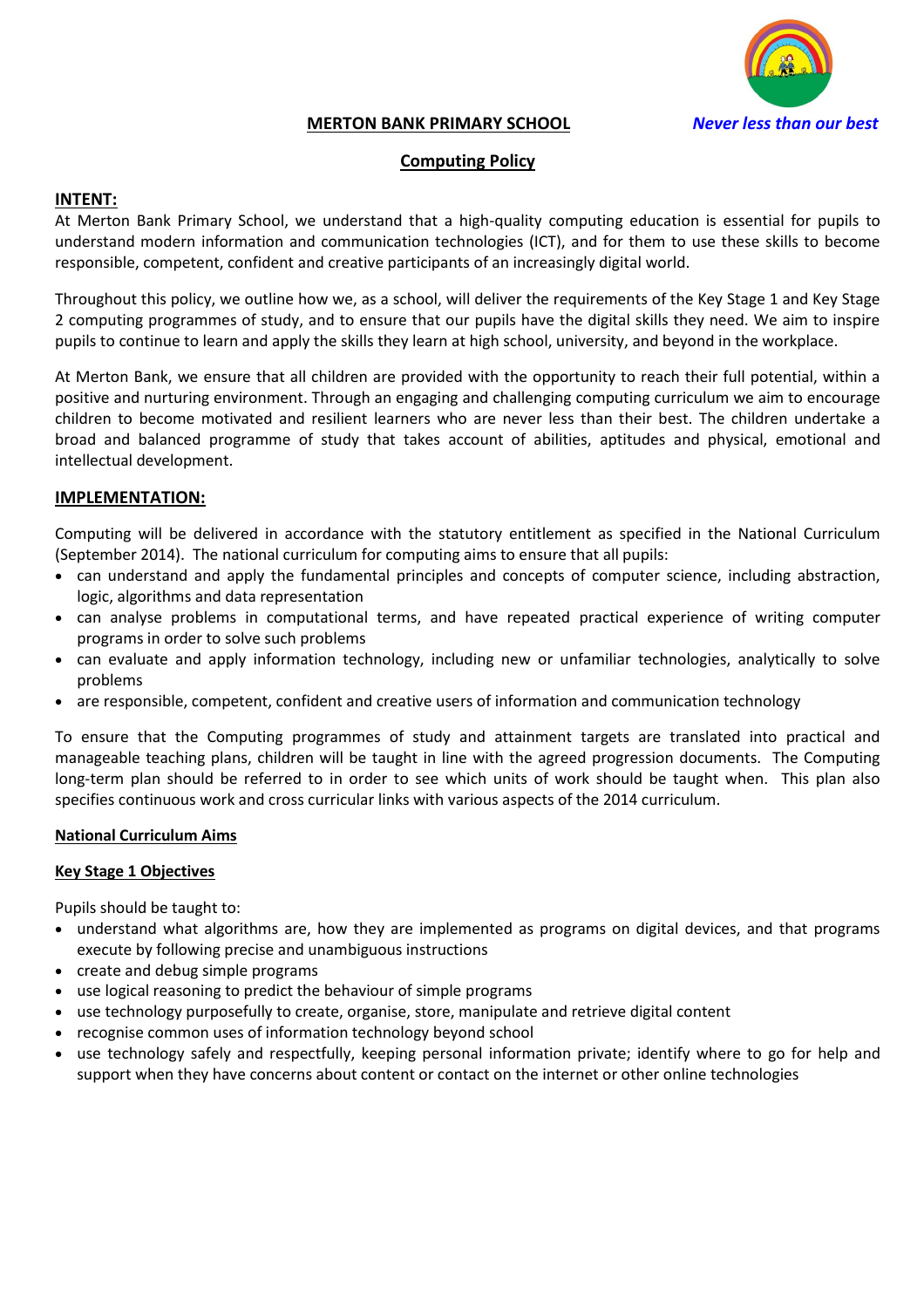## **Key Stage 2 Objectives**

Pupils should be taught to:

- design, write and debug programs that accomplish specific goals, including controlling or simulating physical systems; solve problems by decomposing them into smaller parts
- use sequence, selection, and repetition in programs; work with variables and various forms of input and output
- use logical reasoning to explain how some simple algorithms work and to detect and correct errors in algorithms and programs
- understand computer networks, including the internet; how they can provide multiple services, such as the World Wide Web, and the opportunities they offer for communication and collaboration
- use search technologies effectively, appreciate how results are selected and ranked, and be discerning in evaluating digital content
- select, use and combine a variety of software (including internet services) on a range of digital devices to design and create a range of programs, systems and content that accomplish given goals, including collecting, analysing, evaluating and presenting data and information
- use technology safely, respectfully and responsibly; recognise acceptable/unacceptable behaviour; identify a range of ways to report concerns about content and contact

## **Wider Curriculum**

Computing will also be embedded into the Wider Curriculum which will give children the opportunity to use computing alongside other subjects to demonstrate and practise skills in a variety of situations. Our bespoke curriculum gives children the opportunity to…

- Build creativity opportunities into planning for the class based on skills based objectives
- Devise activities that allow children to pursue their particular interests
- Plan learning opportunities with a cross-curricular approach
- Plan for a range of teaching and learning styles so children have the opportunity to show their creativity e.g. role play, hands on experimentation, problem solving, discussion, collaborative work
- Give children clear but challenging and achievable goals
- Share objectives with the children and give them opportunities to choose ways of working and how to shape the direction of work
- Use stimulating starting points to capture interest and fire imagination
- Actively encourage questioning

## **Early Years Foundation Stage**

Children will enter the early years setting with varying levels of experience of using computers. Some children will have considerable experience of the use of computers and remote control type toys. However there will still be a need to direct these skills into more focussed learning. In addition there will be children who will be using the computer or other ICT equipment for the first time. ICT in the early years setting is much more than simple mouse control; it can be an exciting and motivating activity used to develop many important areas of learning.

Teachers who teach early years children need to ensure that the children are being given opportunities for the use of ICT in order to develop skills across the areas of learning. These ICT opportunities should be available freely on continuous provision.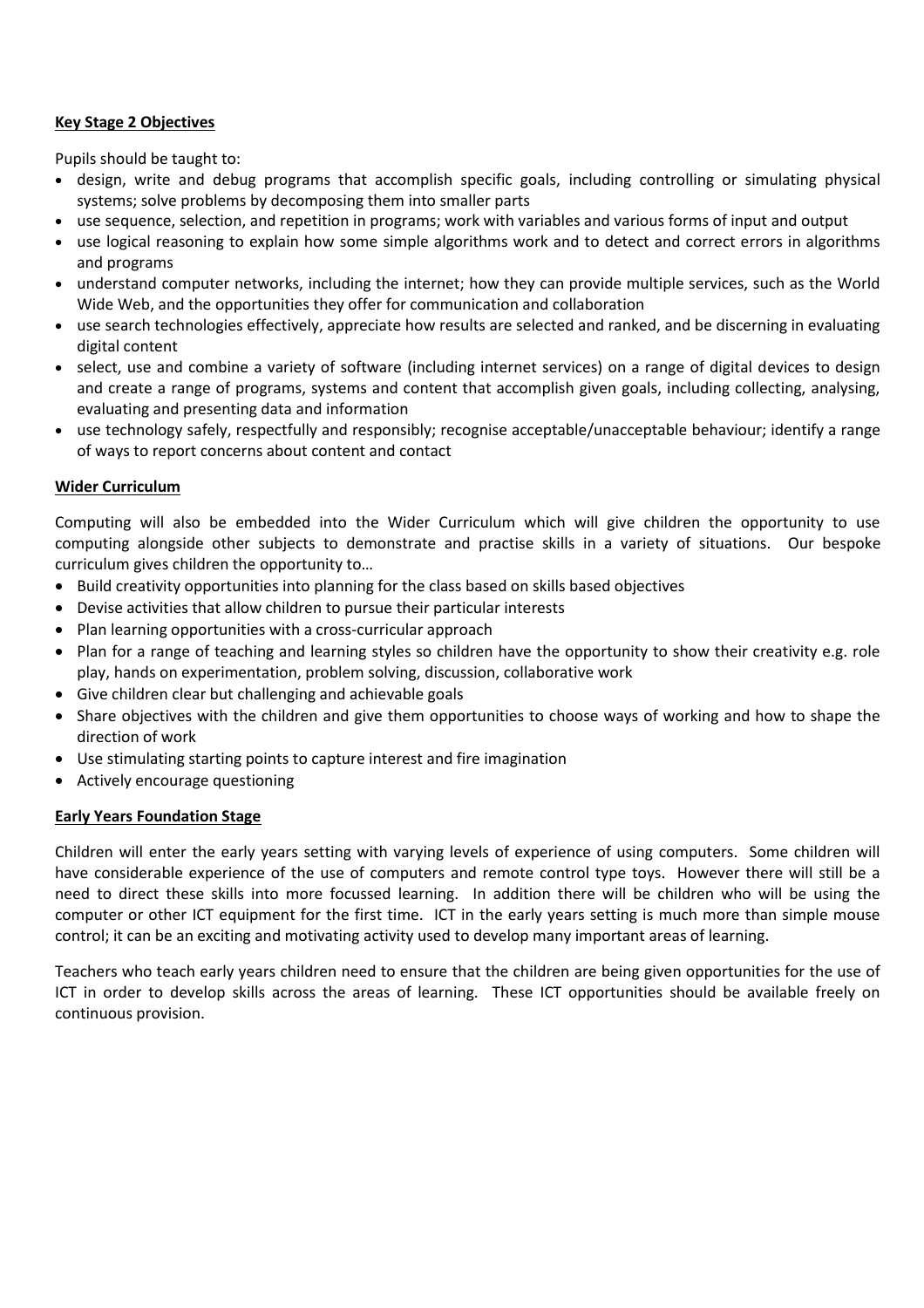#### **Planning and assessment**

All teachers will plan for ICT and computing in accordance with their specified year group units taken from the Computing long-term plan. In addition, computing will be planned for and taught within all curriculum subjects in Key Stage 2 and Key Stage 1. Hence not only teaching ICT and computing skills, but using ICT across the curriculum in practical and creative ways to enhance the teaching of other subjects.

Wherever possible planning will be undertaken with other year group colleagues and the plans then shared with other teaching and non-teaching staff. Each member of staff will be responsible for planning computing work to meet the needs of the individuals in their class. Planning should also take into account the weekly time allocation for Computing as defined by the laptop timetable and in the National Curriculum programmes of study.

SEND children will access their current year group objectives where appropriate but, on occasion, may be taught prior objectives from a previous year group in order to ensure a secure foundation of knowledge and understanding.

At Merton Bank, assessment is an integral part of the teaching process. Assessment is used to inform planning and to facilitate differentiation. The assessment of children's work is on-going and responsive to ensure progress is made by all. Feedback is provided to children in a timely fashion and work is marked in accordance with the school's marking policy; this affords children the opportunity to engage in meaningful dialogue with their teacher about their learning. Staff will use half termly trackers to update children's progress in relation to the computing objectives covered in that half termly topic area. Comments are made as to the positive aspects and areas for improvement to assist the subject lead in altering the curriculum and resources as necessary.

## **Role of subject leader**

The role of the computing subject leader is to monitor and support colleagues in the teaching of computing; in order to do so they must be informed about current developments in the subject and provide strategic lead and direction for the subject across school.

Monitoring takes place regularly through book scrutinies and lesson observations undertaken by the subject leader. Feedback is given to relevant staff members in a timely and constructive fashion in order to continually improve the teaching of computing at Merton Bank. Furthermore, pupil and staff voice are also taken into consideration via informal interviews and questionnaires which enable the subject leader to gain further insight into the impact and quality of computing teaching across school.

The subject leader must continually ensure that challenging, quality teaching and learning opportunities (in line with national curriculum requirements) are being provided.

## **Role of the class teacher**

At Merton Bank all teachers share responsibility for making their pupils computer literate. This means that all teachers themselves will need to become 'computing' literate to an appropriate level – acting as role models with their use of ICT. The Computing Subject Lead will provide support and assistance for this and is responsible for monitoring computing throughout the school.

Class teachers are responsible for their own class organisation and teaching style in relation to the teaching of computing, but at the same time must ensure these reflect the overall aims and philosophy of this policy. Due to the varied nature of computing, direct teaching will be carried out either to pairs, small groups or a whole class situation. Children will sometimes be grouped by ability (mixed or similar), age (in mixed age classes) or in mixed friendship groups. There may be occasions when software or a specific skill might need to be introduced to an individual child depending on the specific task. This will allow children to work on individually prepared tasks with work matched to each child's own development needs.

Pupils should experience the frequent use of computer technology, readily increasing their independence and ability to choose the appropriate software for a given curriculum activity. Computing should be embedded in all other subjects, with Interactive screens being used to enhance lessons in an exciting, *interactive*, stimulating way wherever appropriate. Appropriate classroom strategies should be adopted to ensure equal access to all aspects of computing for all children.